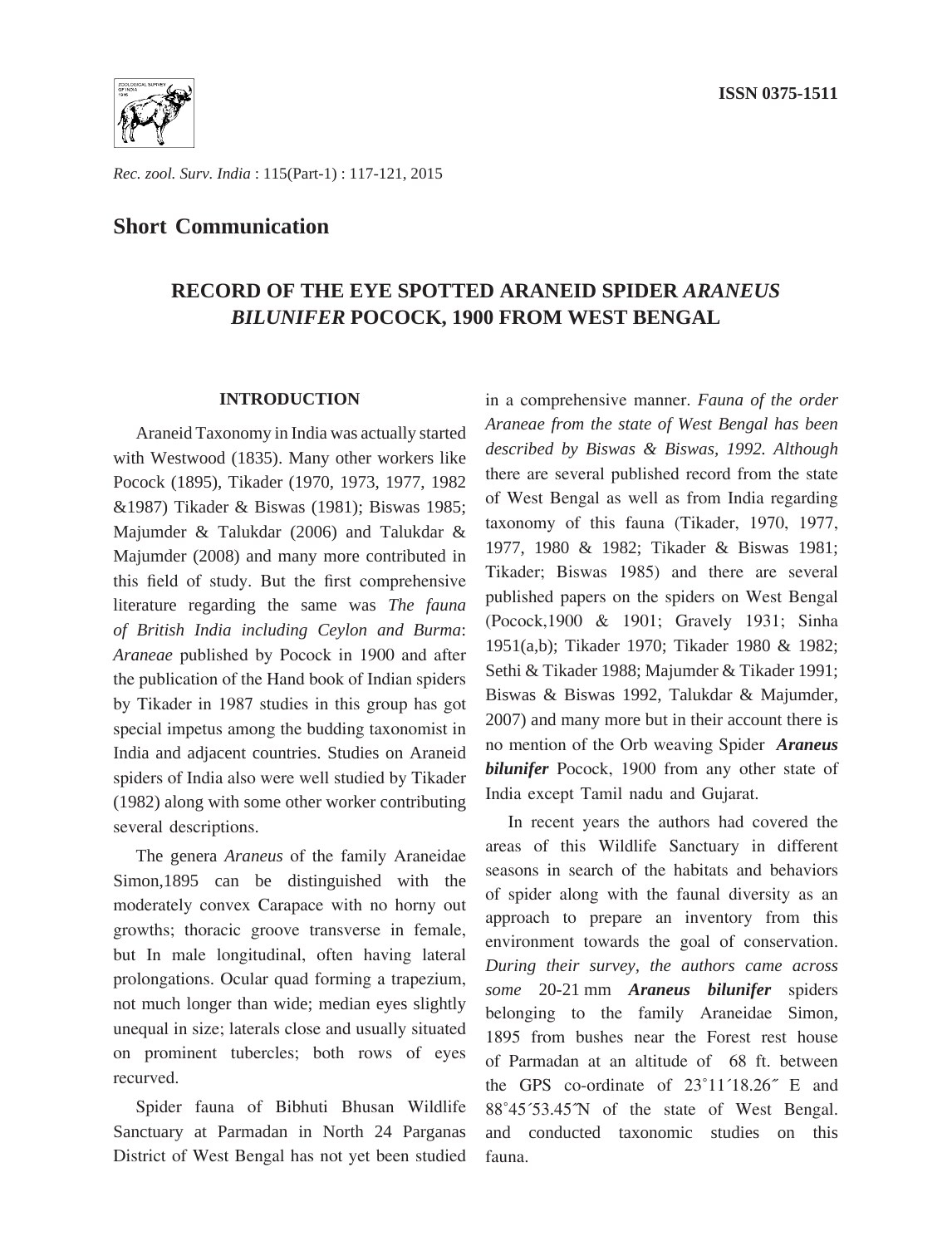#### **MATERIALS & METHOD**

*The Study Area*: The present work was initiated from Spread out over 640 hectares of forestland with a variable altitudes between 50-90 ft. from sea label, the man made forest lies on the banks of Ichhamoti River. The sanctuary is also known as Parmadan Deer Park and is around 150 km North-East from Kolkata between the GPS Coordinates of 88˚46´03.03˝-88˚45´13.18´E in East –West direction and 23˚11´22.62˝-23˚10´46.87˝N in North to South. More than 65 % of the sanctuary is encircled by the River Ichhamoti along the North-West to South-East boundary. The nearest major town is Bongaon, which is around 30 kms away. The vegetation of these virgin forests are with about 209 species of angeosperms Altogether cover the floral biodiversity containing about 59 trees, 98 harbs, 34 shurbs, 15 climbers and three creepers.

*Climate*: The climate observed in this sanctuary is tropical, like the rest of the Gangetic West Bengal. The hallmark is the Monsoon, which lasts from early June to mid September. The weather remains dry during the winter (mid November to mid February) and humid during summer. Annual Rainfall is about 150–200 cm which is Normal in Southern Bengal (Climate of West Bengal, Wikipedia), Atmospheric temperature ranges between 41°C in May (Max) and 10°C in January (Min) and Relative Humidity Between 50% in March & 90% in July.

*Instruments*: Collections were made by an inverted umbrella, forceps with soft-tension, small brush and with a standard hand sweeping net (129cm in diameter) and Sunca electronic emergency lamp. Taxonomic studies have been made by an Olympus dissecting type binocular microscope with ocular micrometer while photography performed by a Digital SLR.

*Collections*: Spiders were collected from the study areas directly from the webs by hand picking method, by the sweeping net and by beating the furniture's in to an inverted umbrella.

*Preservation*: Collected spider specimens were anaesthetized, killed in a killing jar and finally preserved in Oudman's preservative (90 parts 70% ethanol, 5parts glycerol and 5 parts glacial acetic acid) in glass vials.

*Identification*: Well preserved spider specimens were sorted transferred in ethyl alcohol and studied under binocular microscope in a Petri dish. Identification was done by following Tikader (1982a & b). The specimens were identified up to species level.

#### **OBSERVATION**

Type Species *Araneus bilunifer* Pocock 1900*.*

*Type Locality*: Chingleput, Tamil Nadu.

#### **SYNONYMS**

- 1900. *Araneus bilunifer* Pocock, *Fauna Brit. India, Arachn.,*: 227.
- 1975. *Araneus bilunifer:* Patel, Vidya*,*J. Gujarat Univ., **18**(1): 162.

*Diagnostic Characters*: *General*: Carapace and legs light brownish, abdomen yellowish grey. Total length 20-21mm. Carapace 8.50 mm. long, 7.20 mm. wide; abdomen 14.00 mm. long, 12.00 mm. wide.

*Cephalothorax*: Longer than wide, narrowing in front, clothed with pubescence and hairs. Thoracic region provided with a conspicuous transverse groove. Ocular quad longer than wide and much wider in front than behind. Anterior median eyes larger than the posterior medians. Lateral eyes close and each situated on a tubercle. Both the rows of eyes recurved but anterior row strongly recurved. Sternum heart-shaped, pointed behind, dark brown, clothed with pubescence and hairs, mid-longitudinally provided with a broad black band. Labium wider than long, brown with pale distal border. Maxillae nearly pentangular, brown with pale outer margin, provided with distinct scopulae. Chelicerae strong, brown, provided with medium boss. Legs long and strong, distal ends of all segments having dark brown bands, clothed with pubescence, hairs and spines.

*Abdomen*: Sub-oval, longer than wide, clothed with pubescence and hairs, provided with two small, low shoulder humps and one pair of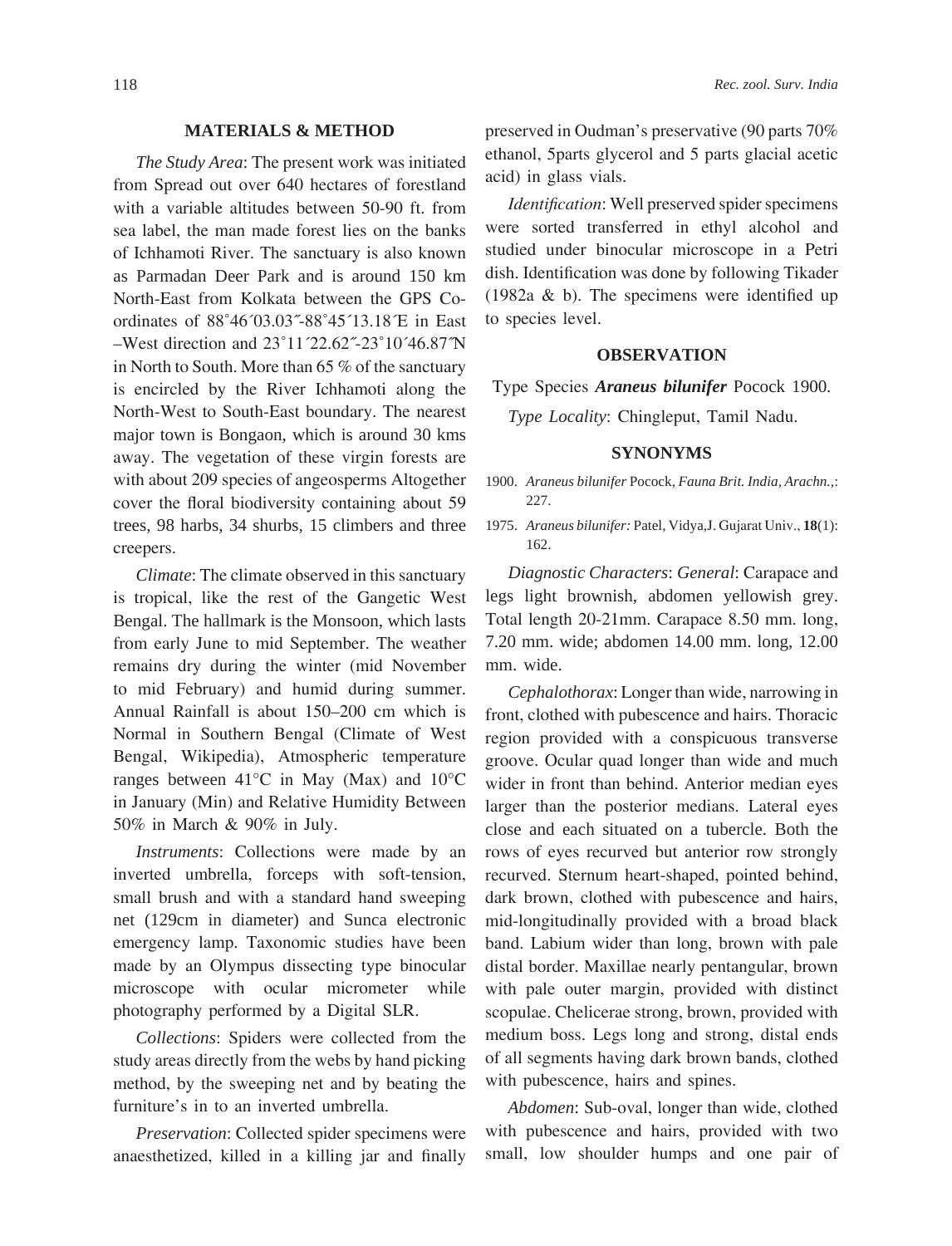conspicuous chalk white large spots, margined by black rings on the dorsum.Three pairs of sigilla arranged mid-longitudinally on the dorsum. A few chalk white patches present anteriorly on the dorsum of the abdomen. Ventral side provided with a large brown patch guarded laterally by a pair of chalk white dumble shaped patches in between the epigastric furrow and the spinnerets. Epigyne provided with a short, broad and bent scape.

#### **MATERIALS STUDIED**

Observed 4 specimens in the field at their original habitat measuring total length of 20- 21mm. long in living posture while the body length of the preserved specimen measured female: 20- 21mm and no male found at Bibhuti Bhusan Wildlife Sanctuary, Parmadan, Bongaon, North 24 Parganas, West Bengal 26.xi.2010. coll and Examinned: S. Talukder.

*Distribution*: India: Chingleput, Tamil Nadu; Vallabh Vidyanagar, Napad, Gujarat.

*Remarks*: Description and illustrations are based on the description of Tikader, 1982.

*Habit & Habitat*: This species builds a moderate, tangled disc web on the bushes of the garden only at night often found nearby, the web also serving as a retreat. They are generally nocturnal hunter and found on roaming over the twigs and leaves while hunting their pray insects from nearby areas.

*Common Name*: Eye Spotted Orb Weaving Spider.

*Economic importance*: Like all other spiders (Except Ulborid Spiders) particularly the Araneid spiders *Araneus bilunifer* Pocock also have neurotoxin poisons in their lively uses and are considered to be medicinally important to human

being. This comb-legged Spiders are used by the tribals of rural areas of the hills as drug for the of Dysmenorrhoea and pain removing purposes as their traditional medicines. The absolute insect predating feeding behavior of these group of animal naturally control the pest insects in IPM and play causative function in agriculture and domestic hygiene.

### **DISCUSSION AND CONCLUSION**

As spider from this genus have never been collected or reported from this geographical area of India proved to be significant towards the zoogeographical point of view. Identification of their habitat in the particular Gangetic Plane -ecosystem from which it has been first time recorded in this Subcontinent also note worthy. Description and taxonomic record of this spider species highlighted in this paper for future data base and use. Occurrence of this spider is significant from the view point of *biodiversity* and distributional pattern as hither to unrecorded from the same habitat of this geographical area. Socio-Economic importance and possibilities as a bio-medicinal resource and factor in IPM for exploitation enlighten the importance of conservation of this Biodiversity.

#### **ACKNOWLEDGEMENT**

The author is grateful to the Director Zoological Survey of India for kind permission to carry out the work. Thanks are due to all supporting technical and scientific staff of Zoological Survey of India for their support to materialize the work without which it could not have been completed.

#### **REFERENCES**

Biswas, B.K. and K. Biswas. 1992 : Araneae : Spiders, *Fauna of West Bengal, State Fauna Series*, **3**: 357-500.

Gravely, F.H. 1931 Some Indian spiders of the families Ctenidae, Sparassidae, Selenopidae and Clubionidae. *Rec. Ind. Mus. Calcutta,* **33:** 211-282.

Majumder, S.C. & Talukdar, S. (2006). Some interesting observation on food and feeding behaviour of true web –building spider (*Neosconanautica* L. Koch) from bortibeel, North 24 Parganas, West Bengal. Abstract. *Proceding 93rdIndian Science Congress Association*, Part III. No. **133**: 100.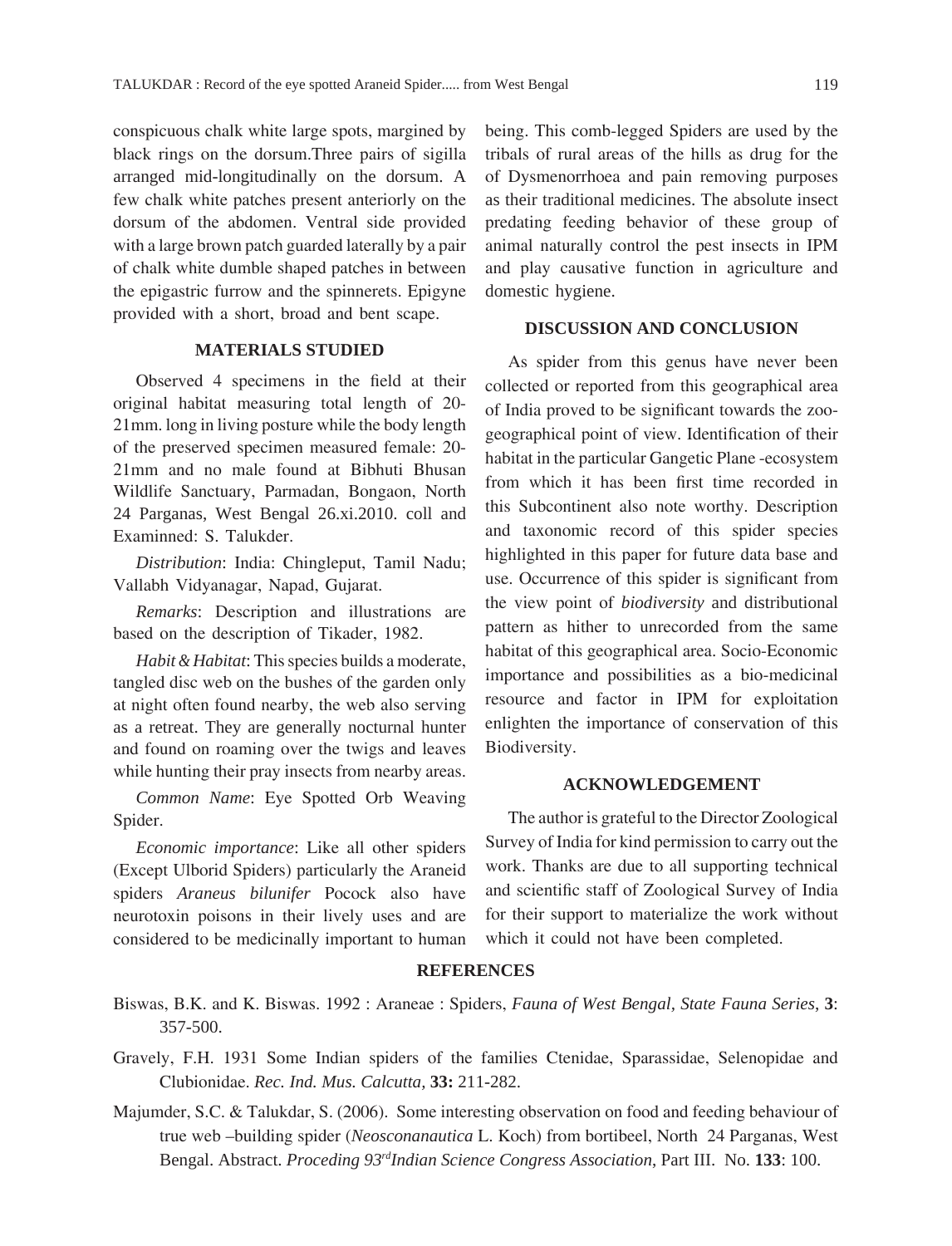- Majumder, S.C. & Talukdar, S. 2013 Studies on Taxonomy and Diversity of spiders from Darjeeling hills (with special reference to family Clubionidae in light of conservation along with new Geo-graphical records of 21 species, 6 genera and 4 families). *Rec. zool. Surv, India. Occ. Paper*. No. **340**: 1-96.
- Pocock, R. 1899. Diagnodes of some new Indian Arachnida. *Journal of the Bombay Natural History Society*, **12**: 744-753.
- Pocock, R. 1900. *The Fauna of British India, Arachnida*, London: 1-279.
- Pocock, R.I. (1900-1901). Description of some new species of spiders from India. *Journal of Bombay Natural History Society,* **13**: 478-498.
- Sethi, V.D. & B.K. Tikader. 1988 Studies on some giant crab spiders of the family Heteropodidae from India. *Rec. zool. Surv. India misc. Publ. Occas. Pap.* **93**: 1-94.
- Silwal, M. and Molur, S. 2006. Updated Checklist of Indian Spiders (Arachnida: Araneae) *Zoos's Print Journal,* **22**(2): 2551-2597.
- Sinha, T.B. (1951a). On the collection of glycoside spiders in the Zoological Survey of India. *Rec. Indian Mus.,* **48**: 9-52.
- Sinha, T.B. (1951b). Some Indian spiders of the family Hersiliidae. *Rec. Indian Mus.,* **48**: 121-126.
- Talukdar Sankar & Majumder, Subhash Chandra, 2007. Some Aspects of Web Building Mechanism by an Araneid Spider (*Agrippa shillongensis* Sinha) from BortiBeel, North 24 Parganas, West Bengal. *Rec. zool. Surv. India*, **107**(Part-3): 33-38 (With 7 colour plates of 14 photographs).
- Talukdar, S & Majumder, S.C., 2007.Interesting Observation on Food & Feeding Behavior of a True Weaving Spider (*Nosecone mukherjie* Tikader) from BortiBeel, North 24 Parganas, and West Bengal. *Rec. zool. Surv. India*, **107**(3): 39-44.
- Talukdar, S. & Majumder, S.C. (2008) Interesting Observation on the art of Feeding Behavior of an Orb Weaving Spider [*Leucauge decorata* (Blackwell)] from BortiBeel Wetland, North 24 Parganas, West Bengal, *Proc. 95<sup>th</sup> Ind. Sc. Cong. Par III* (Advance Abstract in Section: Animal Science, Fishery, Veterinary and Animal Husbandry), **80**: 61-62.
- Tikader, B.K. 1987 Handbook *of India* Spiders, Zoological Survey of India, 1– 251.
- Tikader, B.K. 1970 Spider Fauna of Sikkim, Rec. zool. Surv. India, **64**(1-4): 1-82.
- Tikader, B.K. and Gajbe, U.A. 1973 A New species of Spider of Genus Plator Simon (Family Platoridae) from India - *Curr. Sci.* **42**(23): 829.
- Tikader, B.K. (1973). Studies on some spiders of the family Gnaphosidae from India. *Proceedings of Indian Academy of Science,* **77**(5): 56-57.
- Tikader, B.K. (1977). Studies on spider fauna of Andaman and Nicobar Islands, Indian Ocean. *Records Zoological Survey of India,* **72**(1-4): 153-212.
- Tikader, B.K. (1980). *Fauna of India, Spider.* Zoological Survey of India, Kolkata, i+248pp...
- Tikader, B.K. (1982). Studies on some Indian spiders (Araneae: Arachnida). *J. Linn. Soc.* (Zool.) **44**: 561-584. *Corr. Sci.* Sec. B Vol. **69**: 252-255.
- Tikader, B.K. (1982). Studies on some Indian spiders (Arachnida: Araneae). *Journal of Linnaean Society of Zoology,* **44**: 561-584.